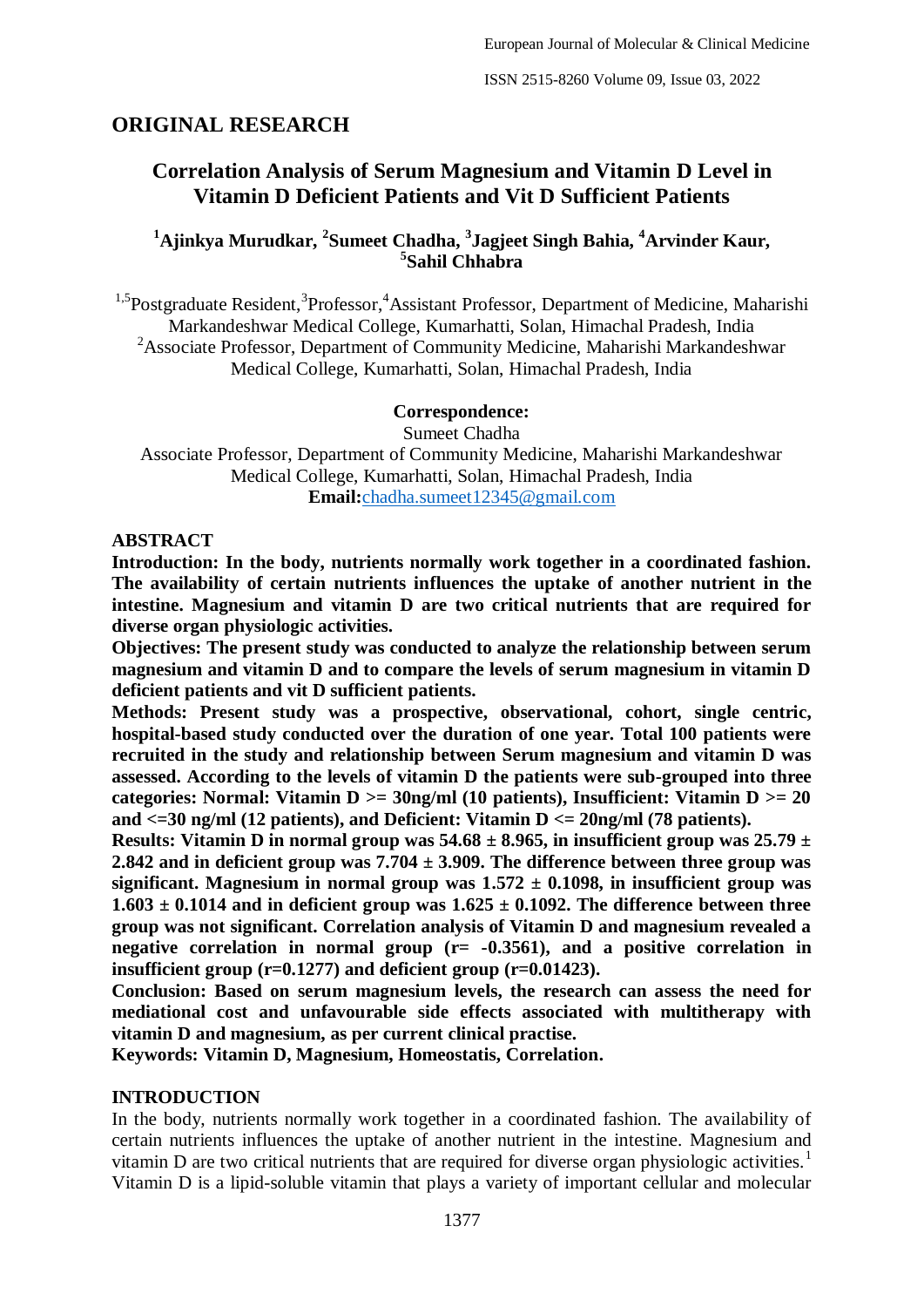roles. Vitamin D involve in cell growth and regeneration as well as play role in glucose homeostasis. It also contributes to the physiology of musculoskeletal system.<sup>2-7</sup>Magnesium is the  $4<sup>th</sup>$  most prevalent mineral in the body of humans. Magnesium regulate calcium levels by interacting with several enzymes.<sup>8</sup> It plays role in routine cell function, nucleic acid synthesis, and tissue repair and oxidation-reduction reactions. It acts as cofactor for many transporters and enzymes.<sup>9,10</sup> Maintaining the physiologic activities of many organs requires an optimal balance of magnesium and vitamin D. Abnormally high quantities of either of these nutrients can cause catastrophic organ damage.

Sustaining a healthy magnesium and vitamin D balance is critical for maintaining physiologic functioning. Vitamin D and magnesium have a synergistic relationship. Magnesium is required for the active form of vitamin D to be formed by the enzymes 25 hydroxylase and 1 hydroxylase, and vitamin D aids in intestinal magnesium absorption. Because of food processing and soil conditions, the magnesium level of our diet is gradually decreasing. Even the use of fertilizers and pesticides alters the soil quality, lowering magnesium levels. A lack of magnesium in the blood causes a drop in the active form of vitamin D. Magnesium intake has been proven in studies to reduce the risk of death linked with hypovitaminosis D. Dietary magnesium consumption and bone mineral density have been demonstrated to have a favorable relationship.<sup>11</sup> Therefore, the present study was conducted to analyze the relationship between serum magnesium and vitamin D and to compare the levels of serum magnesium in vitamin D deficient patients and vit D sufficient patients.

### **MATERIALS AND METHODS PATIENT RECRUITMENT**

Total 100 patients were recruited in the study. Patients already on magnesium supplementation, suffering from chronic illness, patients on long term proton pump inhibitor therapy, loop and thiazide diuretics etc. and seriously ill patients were excluded from the study. According to the levels of vitamin D the patients were sub-grouped into three categories: Normal: Vitamin  $D \ge 30$ ng/ml (10 patients), Insufficient: Vitamin  $D \ge 20$  and  $\leq$  =30 ng/ml (12 patients), and Deficient: Vitamin D  $\leq$  = 20ng/ml (78 patients).

### **VITAMIN D AND MAGNESIUM ANALYSIS**

Vitamin D levels was measured using the form of 25-hydroxycholecalciferol(25OHD). For this venous blood was drawn and sent to lab for analysis of the level of vitamin D by Chemilumescence immunoassay (CLIA) method using CLIA VAST enabled kit (Advia Centor XP) supplied by Siemens (Germany). Magnesium levels was measured using calorimetric method by tulip kit. Mg combines with calmagite in an alkaline medium to form red colored complexes.

#### **STATISTICAL ANALYSIS**

Statistical analysis was performed using SPS student version (SPSS Inc, Chicago, USA) software. Mean and standard deviation was calculated and groups were compared by taking p value <0.05 as significant. Pearson correlation was used for correlation analysis.

### **RESULTS**

The mean age of the recruited patients in the normal group was  $31.10 \pm 9.960$  years, in insufficient group was  $32.25 \pm 13.92$  years and in deficient group was  $26.82 \pm 6.040$  years. The difference between three group was not significant. In the normal group, the number of males were 6 (60%) and number of females were 4 (40%). In the insufficient group, the number of males were 6 (60%) and number of females were 6 (50%). In the deficient group,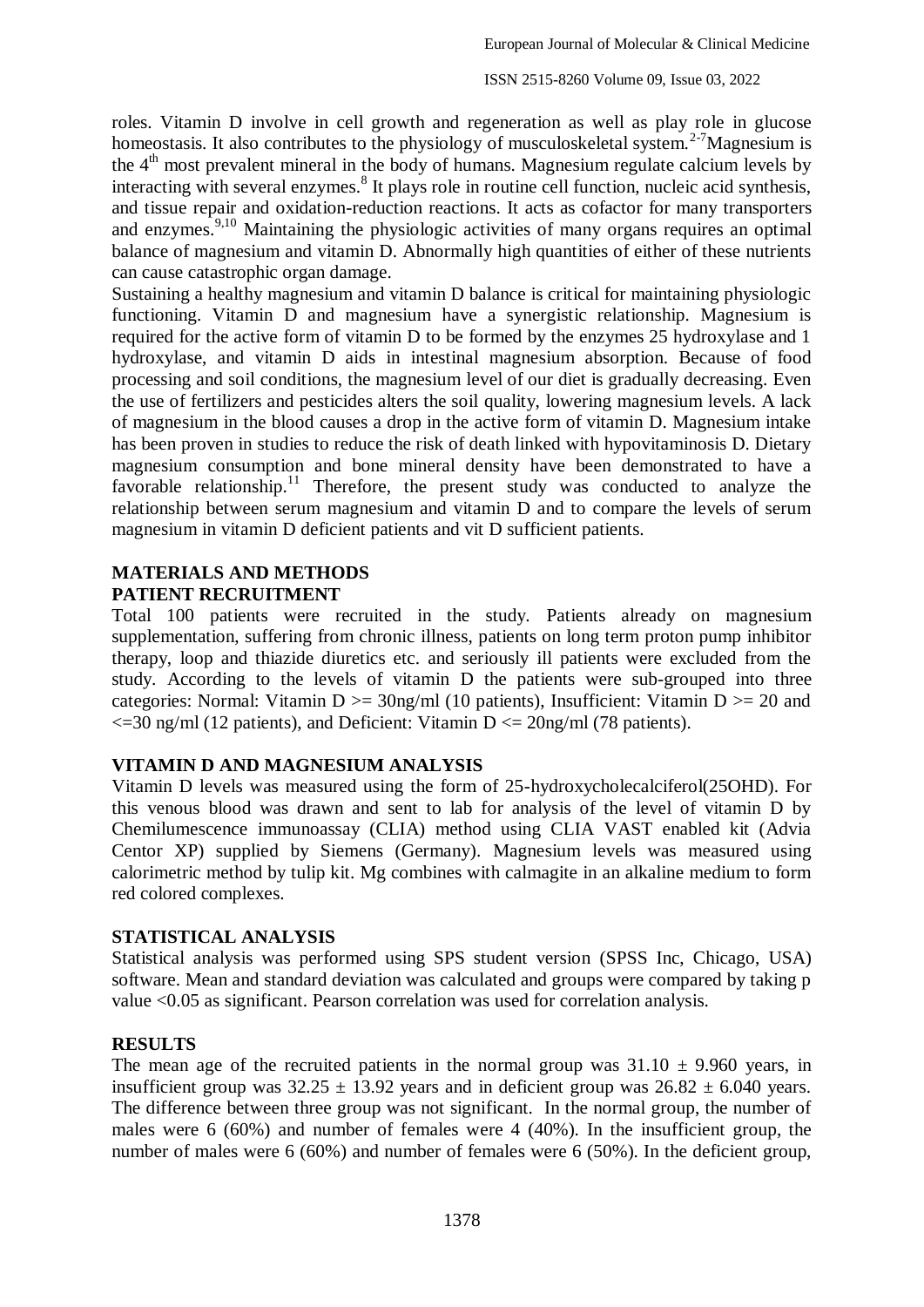ISSN 2515-8260 Volume 09, Issue 03, 2022

the number of males were 34 (43.59%) and number of females were 44 (56.41%%). The difference between three group was not significant.

Vitamin D in normal group was  $54.68 \pm 8.965$ , in insufficient group was  $25.79 \pm 2.842$  and in deficient group was  $7.704 \pm 3.909$  (Figure 1).

The difference between three group was significant. Magnesium in normal group was  $1.572 \pm$ 0.1098, in insufficient group was  $1.603 \pm 0.1014$  and in deficient group was  $1.625 \pm 0.1092$ (Figure 2). The difference between three group was not significant. Correlation analysis of Vitamin D and magnesium revealed a negative correlation in normal group (r= -0.3561, figure 3), and a positive correlation in insufficient group (r=0.1277, figure 4) and deficient group  $(r=0.01423,$  figure 5).



**Figure 1: Vitamin D Levels.**



**Figure 2: Magnesium Levels.**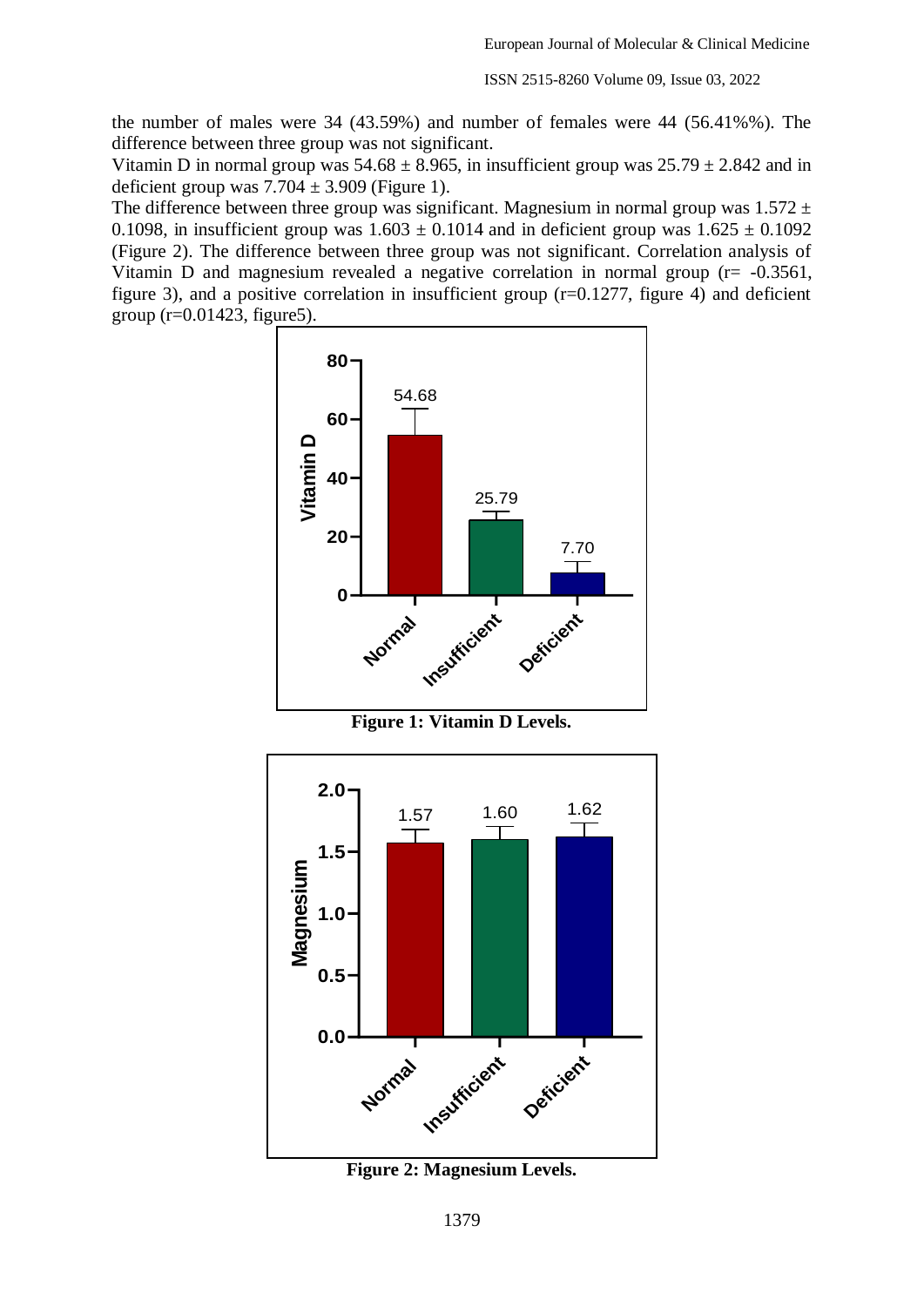ISSN 2515-8260 Volume 09, Issue 03, 2022



**Figure 3: Vitamin D and magnesium correlation analysis in normal group.**



**Figure 4: Vitamin D and magnesium correlation analysis in insufficient group.**



**Figure 5: Vitamin D and magnesium correlation analysis in deficient group.**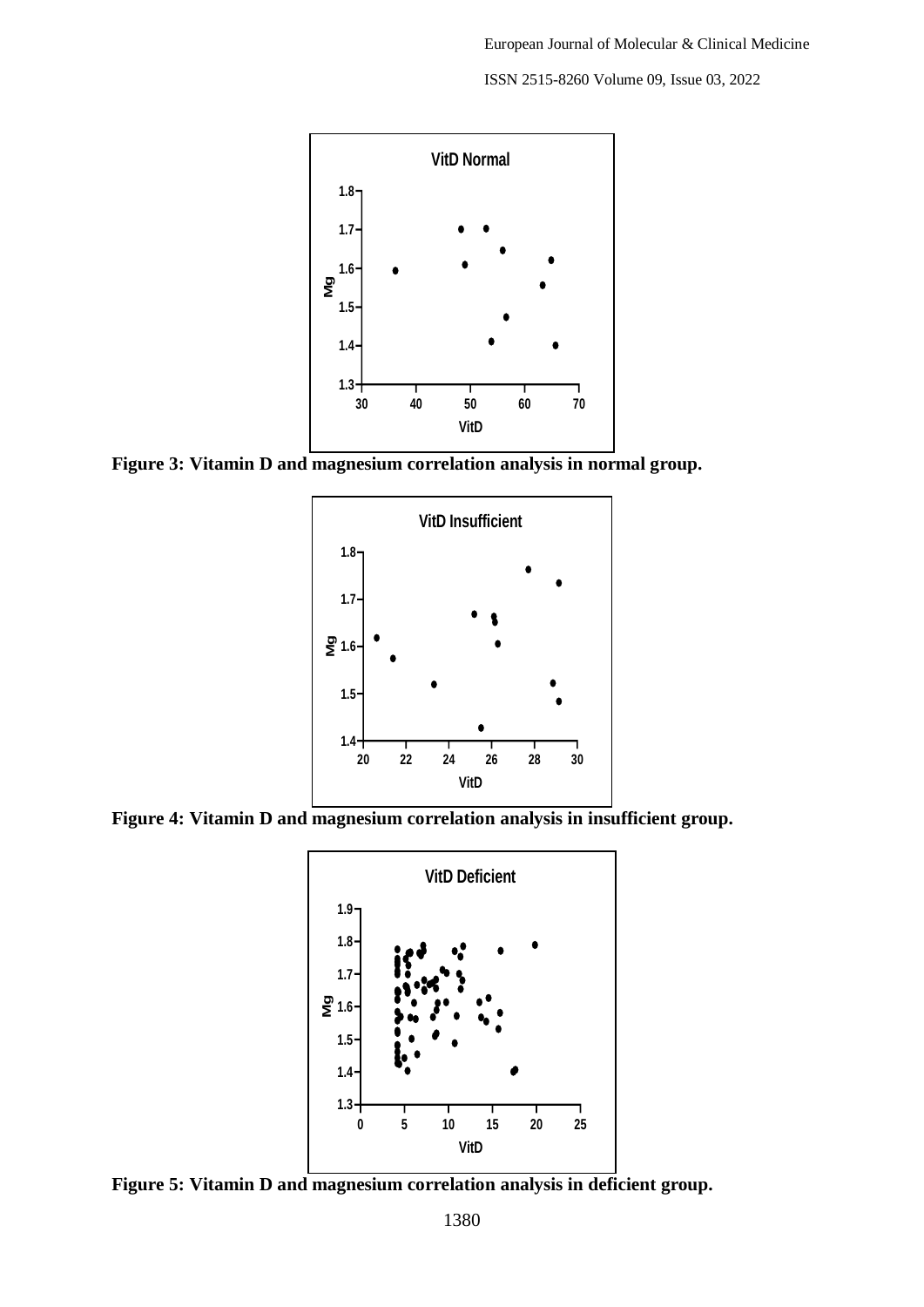### **DISCUSSION**

In the present study, Vitamin D in normal group was  $54.68 \pm 8.965$ , in insufficient group was  $25.79 \pm 2.842$  and in deficient group was  $7.704 \pm 3.909$ . Magnesium in normal group was  $1.572 \pm 0.1098$ , in insufficient group was  $1.603 \pm 0.1014$  and in deficient group was  $1.625 \pm 0.1014$ 0.1092. Correlation analysis of Vitamin D and magnesium revealed a negative correlation in normal group ( $r = -0.3561$ ), and a positive correlation in insufficient group ( $r = 0.1277$ ) and deficient group (r=0.01423). In the study conducted by Rai et al., Vitamin D total, calcium, and magnesium levels were 20.32 6.84 ng/mL, 9.6 0.52 mg/dL, and 2.24 0.22 mg/dL, respectively, in the overall study population. The mean blood magnesium level in the vitamin D deficient and insufficient patients was 2.24 0.22 mg/dL, which was not statistically significantly different from the mean Mg level (2.22 0.18 mg/dL) in vitamin D sufficient cases.

Serum magnesium levels in the Bahinipati and Mohapatra research reduced dramatically when vitamin D levels dropped.<sup>11</sup> The levels of serum magnesium and vitamin D had a significant positive correlation. In a large nationally representative population, Kelishadi R et colleagues discovered a strong connection between Mg and Vit D using linear regression analysis.<sup>12</sup> Uwitonze AM et al. analyse the intake of Mg with or without Vit D can improve vitamin D status.<sup>1</sup> Similarly, Vojtkova et al. showed that children with type 1 diabetes who had low vitamin D levels have lower serum magnesium levels. $^{13}$ 

The complex interactions of the gut, bone, and kidney maintain magnesium homeostasis. Magnesium is a necessary component for vitamin D production and activation, which can lead to an increase in intestinal magnesium absorption and a feed-forward loop that keeps the body in a state of equilibrium. Dysregulation in any of these nutrients has been linked to skeletal abnormalities, cardiovascular disease, and metabolic syndrome, among other things. The promotion of the body's intrinsic capacity to heal itself is a key premise of osteopathic treatment. A deeper knowledge of how magnesium supplements might aid patients with vitamin D deficient problems would be beneficial to patient treatment.

#### **CONCLUSION**

Based on serum magnesium levels, the research can assess the need for mediational cost and unfavourable side effects associated with multitherapy with vitamin D and magnesium, as per current clinical practise. It also emphasized the need of monitoring magnesium levels in the body rather than in the blood. According to our findings, Mg and Vit D supplementation is not recommended to treat hypovitaminosis D based on Mg levels since vitamin D and blood magnesium levels are not dependent on one another. Magnesium supplements may help to alleviate the effects of vitamin D deficiency by aiding in the impregnation of the immune system.

### **BIBLIOGRAPHY**

- 1. Uwitonze AM, Razzaque MS. Role of magnesium in vitamin D activation and function. Journal of Osteopathic Medicine. 2018;118(3):181-9.
- 2. S Dusso A. Update on the biologic role of the vitamin D endocrine system. Current vascular pharmacology. 2014;12(2):272-7.
- 3. Brown RB, Haq A, Stanford CF, Razzaque MS. Vitamin D, phosphate, and vasculotoxicity. Canadian journal of physiology and pharmacology. 2015;93(12):1077- 82.
- 4. Razzaque MS. Bone–kidney axis in systemic phosphate turnover. Archives of biochemistry and biophysics. 2014;561:154-8.
- 5. Razzaque MS. Phosphate toxicity: new insights into an old problem. Clinical science. 2011;120(3):91-7.